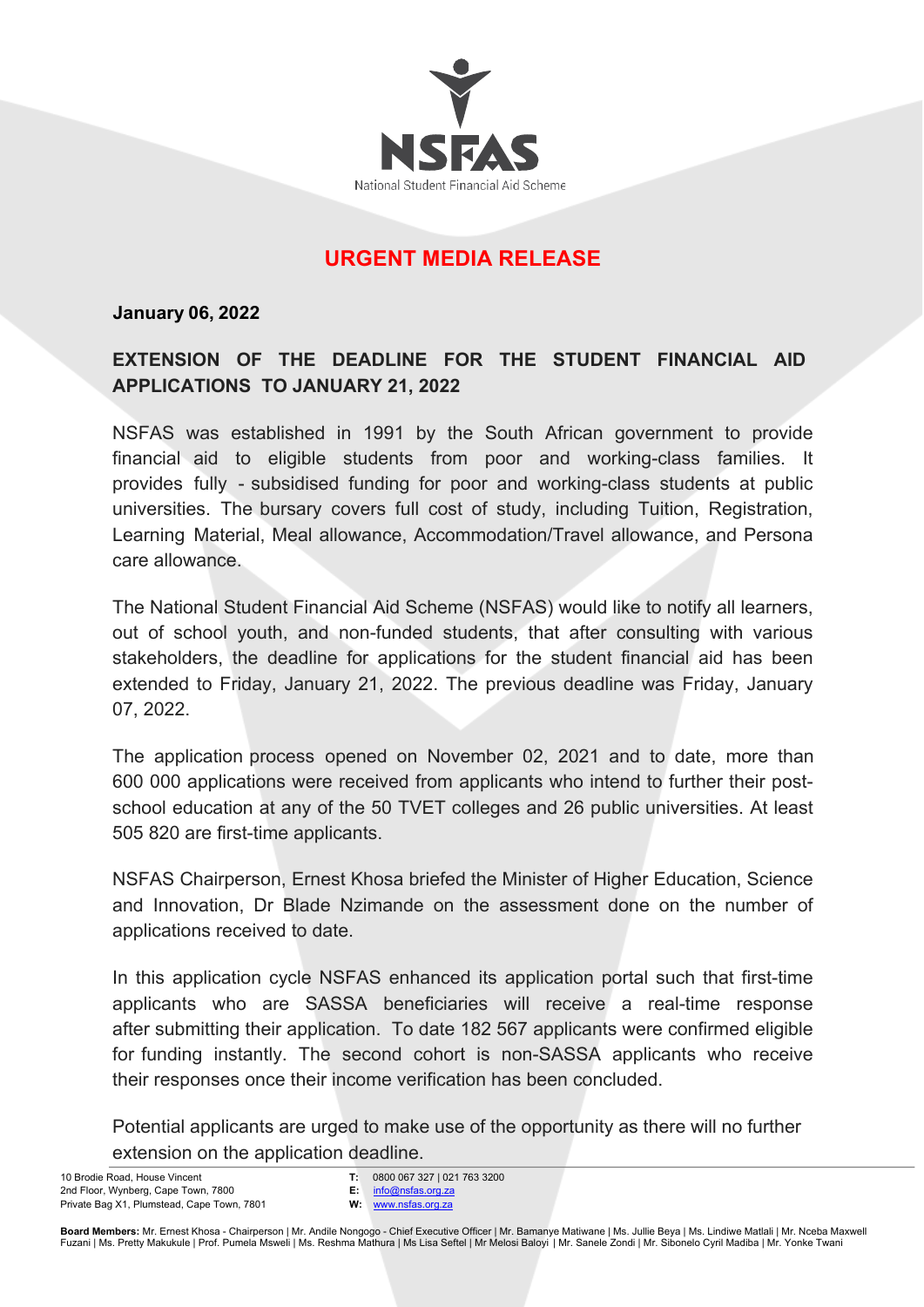

#### **NOTES FOR EDITORS**

#### **To qualify for NSFAS funding you must be:**

- A South African Citizen;
- SASSA grant recipients (the SASSA COVID-19 grant does not count);
- Persons whose combined household income is not more than R350 000 per year;
- Persons living with disabilities with a combined household income not more than R600 000 per annum.
- A permanent resident An individual who is in possession of a valid Permanent Residency Permit issue by the Department of Home Affairs in South Africa.

## **Supporting documents required:**

- All applicants must provide a copy of their ID document. Smart ID cards: a copy with both sides of the smart ID must be provided;
- A temporary ID issued by the Department of Home Affairs
- Non-SASSA applicants must provide ID copies of parent/s, legal guardian/guardian or spouse;
- Proof of income: applicant and/or parents/legal guardian/spouse (where applicable (non-SASSA) should provide latest payslip not older 3 months, UIF letter, appointment letter, retrenchment letter (applicant and/or parent(s), legal guardian/spouse).

#### **How can students apply?**

- NSFAS applications are submitted online through the myNSFAS portal (www.nsfas.org.za), where students can submit their applications using their smartphones or computer.
- To apply you must create a myNSFAS account online, then proceed to the application tab where you will fill in your personal details.
- Applicants must ensure that they receive a reference number when they have submitted their application, as proof that their applications have been successfully submitted.

**T:** 0800 067 327 | 021 763 3200

**E:** info@nsfas.org.za **W:** www.nsfas.org.za